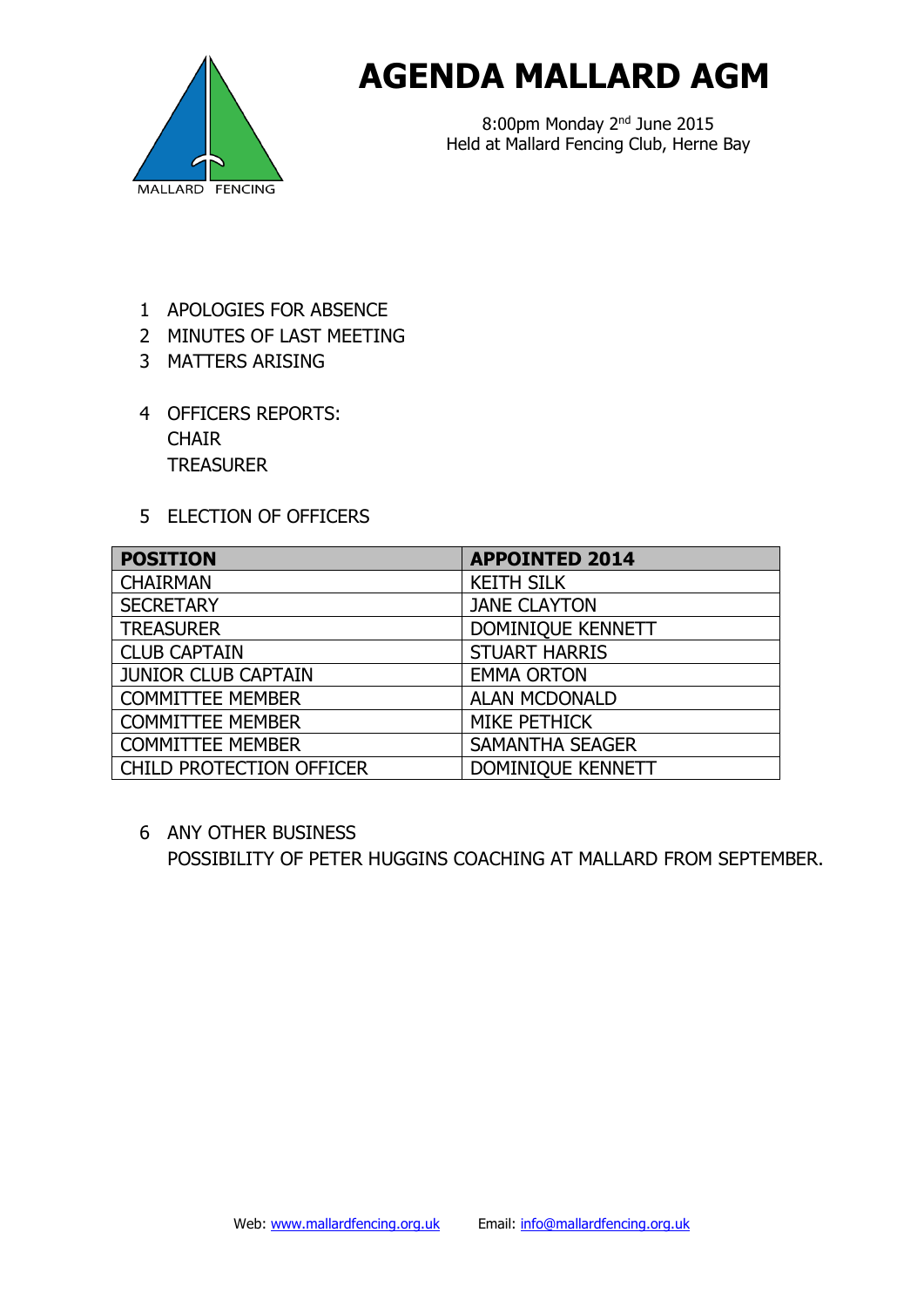

## Chairman's report 1 st June 2015

Dear Members, parents and friends of Mallard Fencing Club,

The club has seen a rise in new members and I would like to welcome them and hope they are enjoying the facilities the club offers and is available to them.

The club has been well represented over the past year and I would like to thank everyone who has competed and flown the flag for Mallard across the country and Europe. Well done to you all.

We have also arrange some inter-club matches and these were also well represented and we plan to do more in the future.

There are far too many result from both our junior members and senior to mention so we have devised an easier method of keeping track of this using an online document (Google Docs), everyone should have access to the "Mallard Members' Results" document and if anyone has any problems accessing it please let me know.

That said, by far the best club result is from our Head Coach Jane Clayton who took a Bronze medal at the 13th European Individual Veterans Fencing Championships Poreč 2015.

We have also introduces a new club logo, Facebook Page and Facebook group that holds all of the clubs photos and news items so everyone should join and get posting.

We are all looking good in our new Mallard T-shirts and are great to see both in the club and at the various competitions I have been too.

We have also created a new online members contacts, if you haven't done so already you can join the mailing list from the website. If you already get the emails you can change your preferences and details by trying to join again and it will send you an email to log on to the site. We will be using this to send out the Mallard newsletter as and when required. If anyone has any information that they would like me to add to the website please let me know and I will get it sorted to for you or you can use the feedback form on the club website.

Here's to another fantastic year fencing at Mallard.

Keith Silk Club Chairman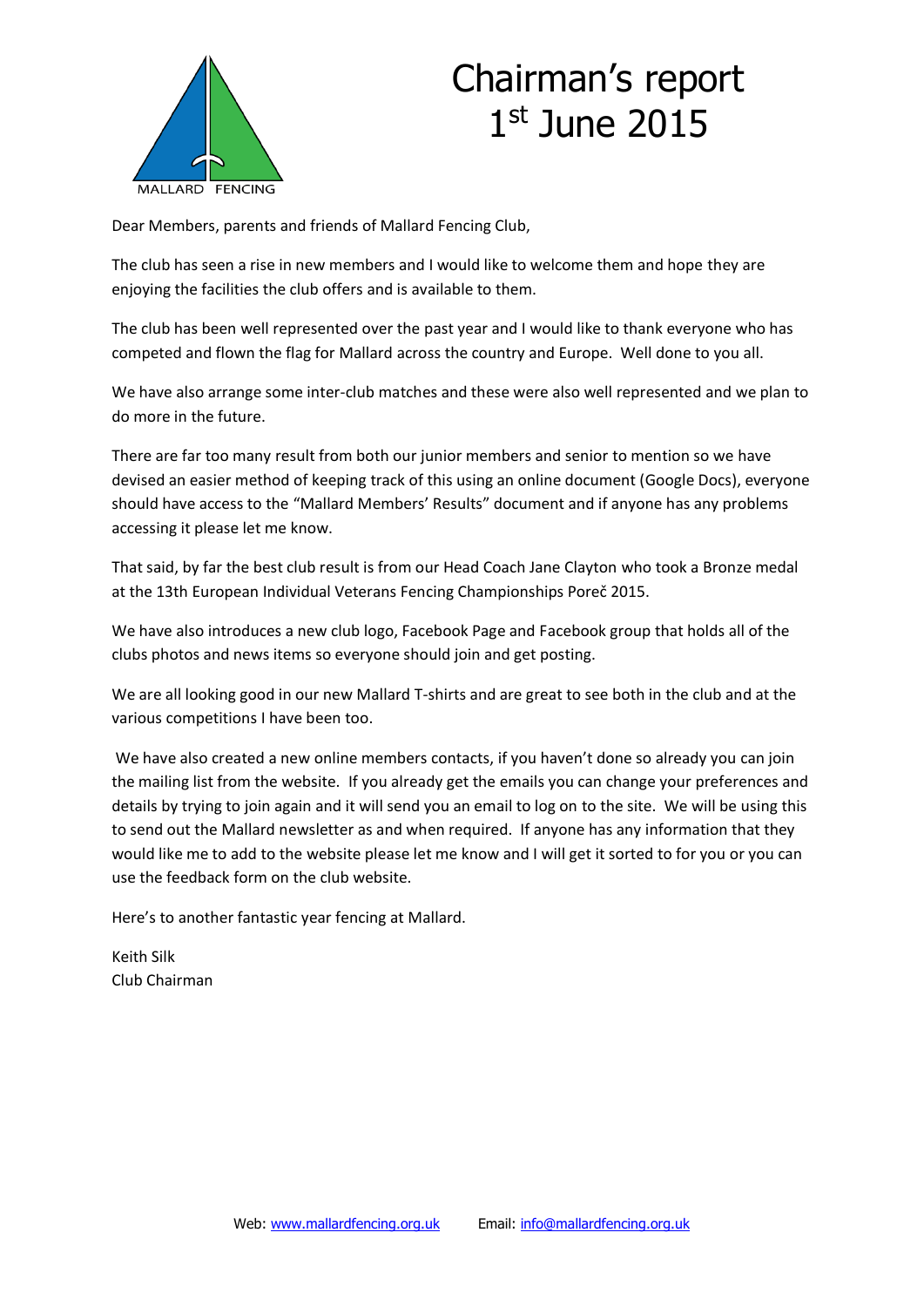

## MINUTES OF MALLARD AGM JUNE 2015

MEMBERS PRESENT: DOMINIQUE KENNETT, KEITH SILK, NICOLE SILK, GEORGIA SILK, JED SILK, STUART HARRIS, ADAM BARTLEY, MIKE PETHICK, JANE CLAYTON. KIELAN TODD, ROBERT

APOLOGIES FOR ABSENCE FROM MR AND MRS GIBBONS AND SCOTT.

THE MINUTES FROM THE 2014 AGM WERE ACCEPTED AS READ.

THE CHAIRMANS REPORT IS ON THE WEBSITE FOR ALL TO READ.

THE TREASURER REPORTED THAT THE CLUBS FINANCES WERE IN A HEALTHY STATE AND WITH THE INCREASED MEMBERSHIP THE CLUB WAS MAKING A HEALTHY PROFIT MOST WEEKS. THE MAIN OUTGOINGS BEING THE HALL HIRE AND REPAIR AND REPLACEMENT OF EQUIPMENT.

THE ELECTION OF OFFICERS:

THERE WERE NO NOMINATIONS FOR NEW CANDIDATES FOR THE POSITIONS OF CHAIRMAN, SECRETARY, TREASURER OR CHILD WELFARE OFFICER, SO THESE POSITIONS WERE VOTED FOR EN BLOC, PROPOSED BY ADAM BARTLEY AND SECONDED BY MIKE PETHICK

| CHAIRMAN:                                       | <b>KEITH SILK</b>                                      |
|-------------------------------------------------|--------------------------------------------------------|
| SECRETARY:                                      | <b>JANE CLAYTON</b>                                    |
| TREASURER:                                      | DOMINIQUE KENNETT                                      |
| <b>CHILD WELFARE OFFICER:</b>                   | DOMINIQUE KENNETT                                      |
| <b>COMMITTEE MEMBERS:</b><br>DOMINIQUE KENNETT. | ALAN MACDONALD, PROPOSED BY KEITH SILK AND SECONDED BY |
| KEITH SILK.                                     | MIKE PETHICK, PROPOSED BY ADAM BARTLEY AND SECONDED BY |
| DOMINIQUE KENNETT.                              | NICOLE SILK, PROPOSED BY JANE CLAYTON AND SECONDED BY  |
| <b>CLUB CAPTAIN:</b>                            | <b>STUART HARRIS</b>                                   |
| <b>JUNIOR CLUB CAPTAIN:</b>                     | <b>GEORGIA SILK</b>                                    |
| DEPUTY JUNIOR CLUB CAPTAIN:                     | <b>KIELAN TODD</b>                                     |